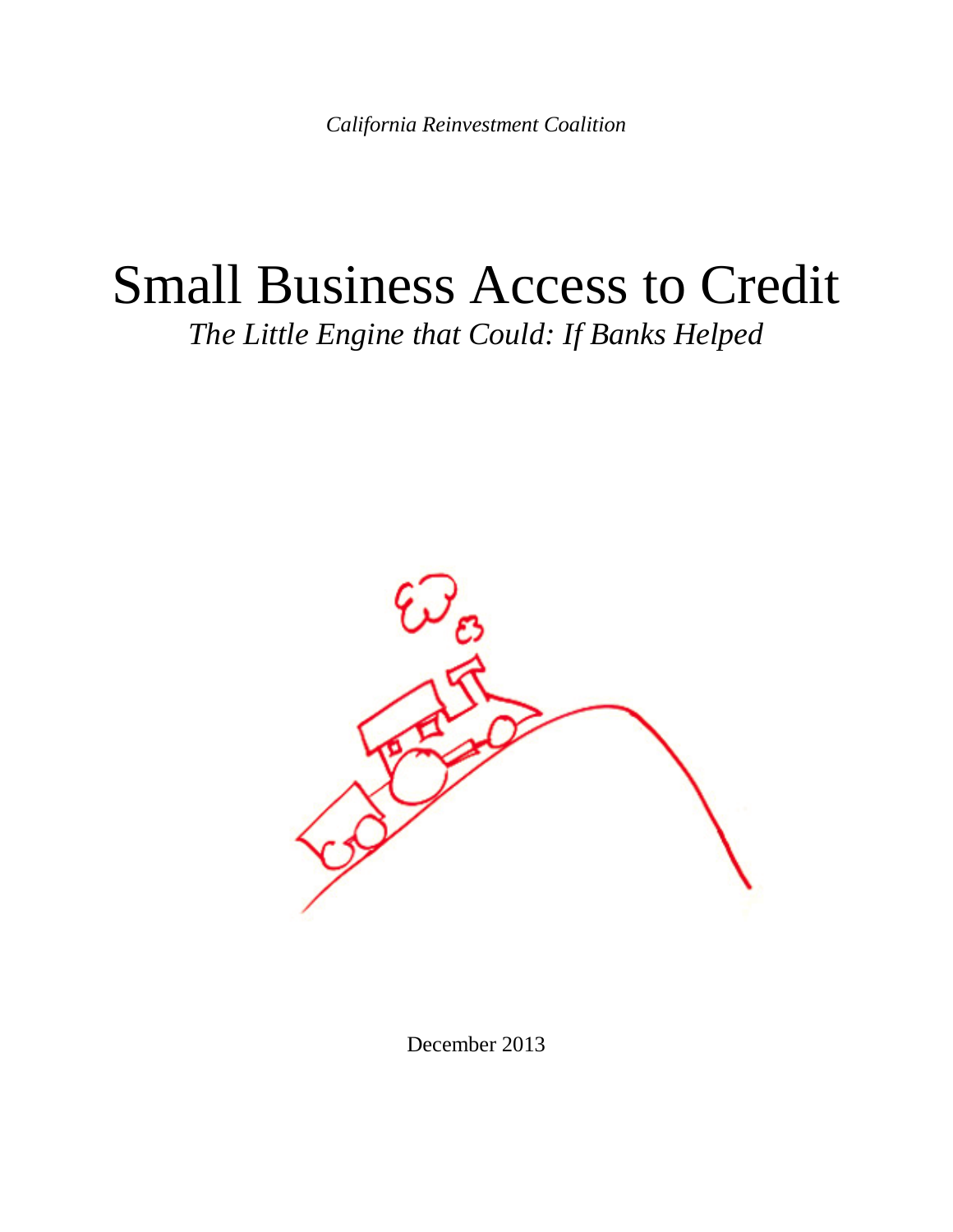The California Reinvestment Coalition (CRC) is a statewide membership organization of more than 300 nonprofit community-based organizations and public agencies including small business technical assistance providers, small business lenders and community development financial institutions. CRC has advocated for more than two decades with banks and other financial institutions for the needs of lower income communities and communities of color. This report is the fourth in an occasional series on bank lending to small businesses.

Funding for the research and writing of this report came from the Wallace Alexander Gerbode Foundation, Walter and Elise Haas Fund, San Francisco Foundation and other contributors.

> Researcher and Writer: Alan Fisher Editor: Sean Coffey

California Reinvestment Coalition 474 Valencia St., Ste. 230, San Francisco 94103 (415) 864-3980 [www.calreinvest.org](http://www.calreinvest.org/)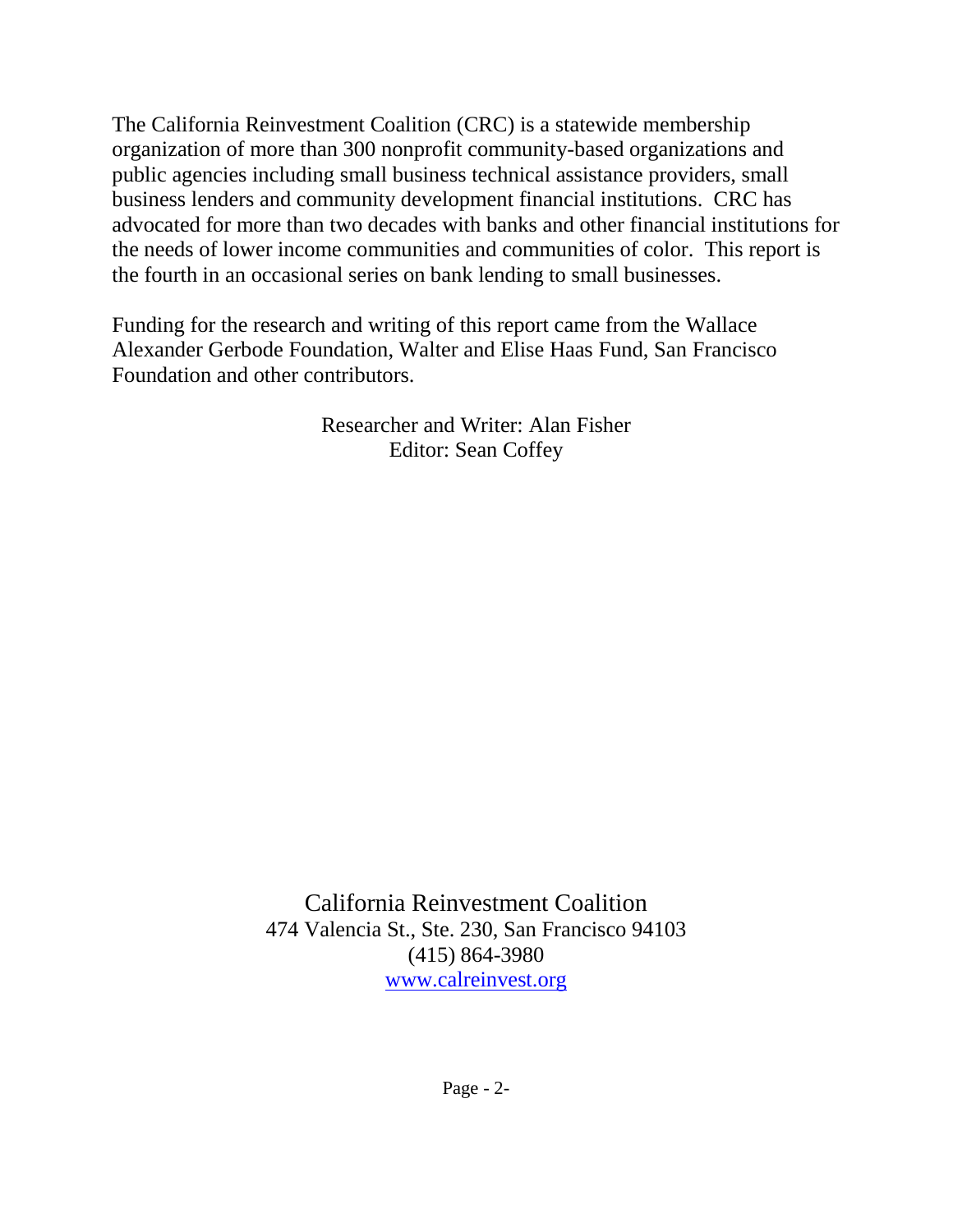### **Executive Summary**

California's "great recession" continues to damage the lives of families and inhibit recovery for neighborhoods and their small businesses. The California Reinvestment Coalition's (CRC) 2010 economic development report documented a dramatic two-thirds plunge in critical bank lending to California small businesses between 2007 and 2009; businesses that are universally seen as the engine of economic recovery. This report unveils the appalling continuing reality that today's bank lending to small businesses shows only the barest improvement since 2009.

Thriving small businesses are universally agreed to hold the key to strong economic recovery. While the economy is growing today, it is growing at an extremely slow pace which portends a long road to recovery with vast damage to families, neighborhoods and the country's future. While Wall Street and corporate CEO's are doing extremely well, Main Street and its small businesses are struggling to survive. The Federal Reserve and US Treasury have been subsidizing the banks with low interest rates and other programs but this has had no significant positive impact on bank lending to small businesses.

Why are small businesses critical to the economic growth of the country? Small businesses hire and pay taxes locally. Minority-owned and women-owned businesses are more likely to hire people from their neighborhoods and are an avenue to build wealth for their communities. Strong business districts create more employment, stable housing prices and diverse opportunity in their neighborhoods.

Why are banks so key to the recovery? While major corporations turn to Wall Street, small businesses depend on banks loans for working capital and expansion funds. Banks tightened their underwriting of small business loans at the beginning of the recession and have not significantly loosened them since. After seven years of attempted recovery, bank lending to California small businesses is still at only one-third the number of loans in 2007.

How accessible is credit for small businesses owned by people of color and women? These businesses are struggling even more mightily to get bank loans. Loans to women-owned businesses dropped from roughly twenty percent of all SBA 7a loans<sup>1</sup> in federal fiscal year 2007 to just above fourteen percent in 2013. Thirty percent of California businesses are owned by women which indicates that their portion of SBA lending should be twice the current level.

SBA 7a Loans to African American-owned businesses dropped from more than nine percent to below six percent in the same period. Latino-owned business lending dropped from more than fourteen percent to under eleven percent. In 2007, there were 1,355 loans to African Americanowned businesses but in 2013 only 96 loans to these 137,000 California firms were made.

<sup>&</sup>lt;sup>1</sup> Data from the U.S. Small Business Administration is the only data available on bank loans to minorityowned and women-owned businesses.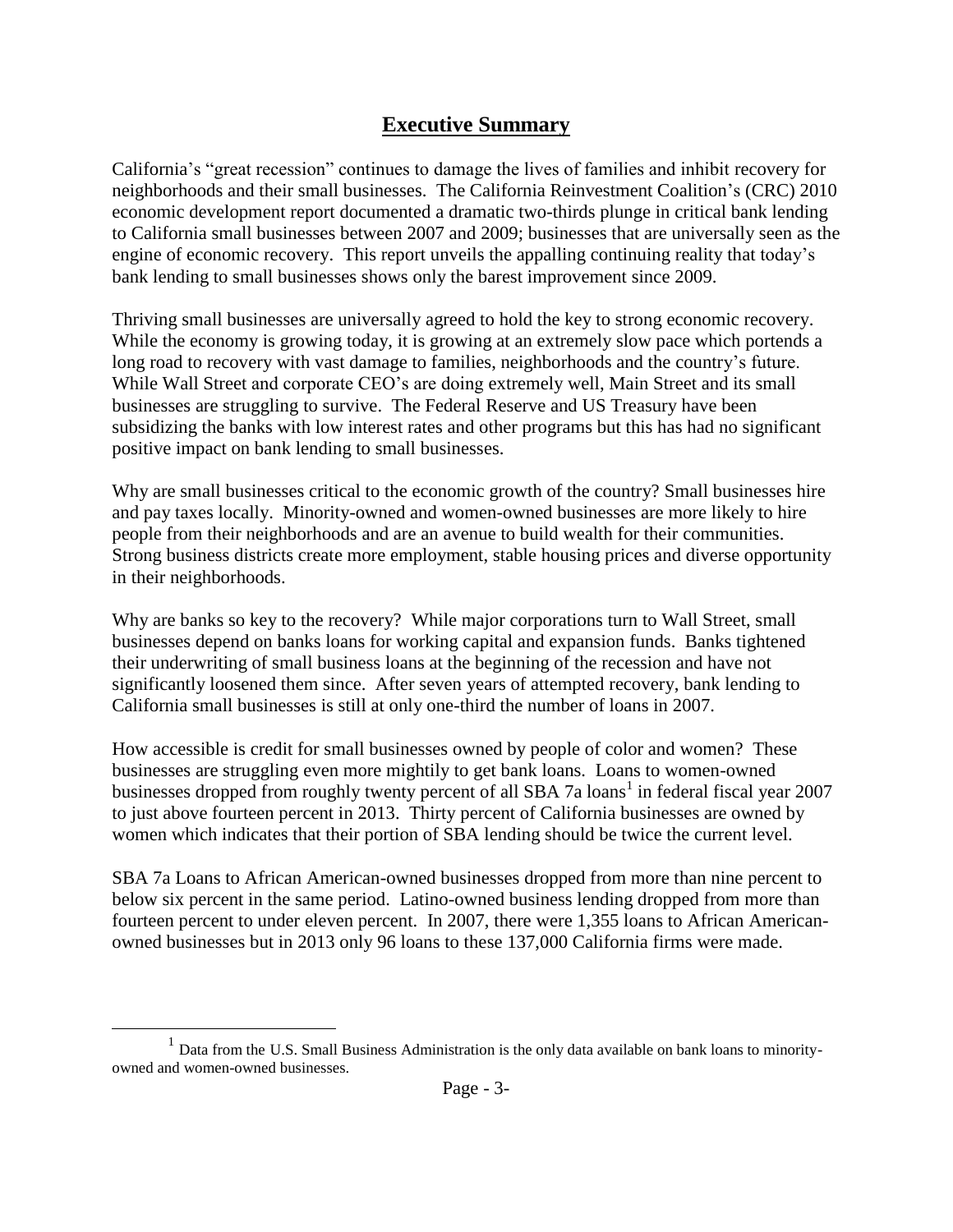CRC surveyed its Economic Development Committee for their current experience with banks. Seventy-three percent of respondents stated that banks are doing less lending to small businesses (revenue less than \$1 million annually) in 2013 than 2012. Ninety-two percent stated that banks are not making a significant number of loans for \$150,000 or less.

How can our economy be helped to grow? The economy cannot recover without a strong business sector which will require a dramatic increase in access to credit. Banks must rise to the opportunity and need of small business lending. Federal regulators must permit and encourage banks to make good loans to small businesses. The emphasis of the federal government must turn to the needs of local communities and their businesses.

The California Reinvestment Coalition makes the following recommendations to help the California and U.S. economy grow:

- Bank regulators currently assess a bank's level of small business lending based on the lending of their peers. Instead, regulators should focus on the level of community credit need as their standard in small business lending evaluation.
- Federal and state regulators should enforce that standard. Keeping the evaluation metric at the level of peer lending will continue the low level of lending seen currently.
- The Consumer Financial Protection Bureau should set out the regulations required in the Wall Street Reform Act for transparent collection of small business data including race and gender so it is transparent to the public.
- Banks must strongly support nonprofit community-based lenders and technical assistance providers with investments and charitable contributions so that they can build economic vitality in California communities.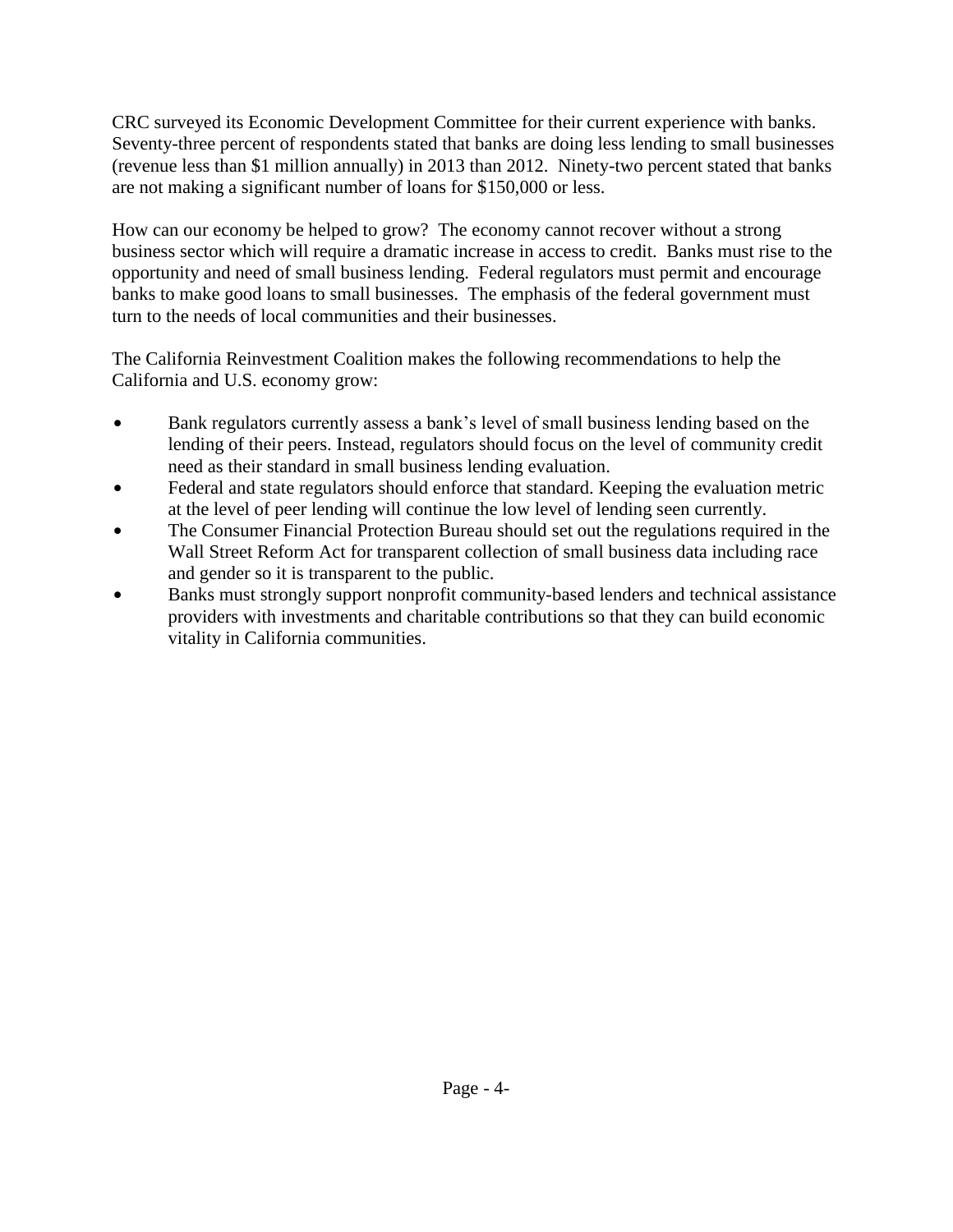### **Background**

Financial institutions dramatically tightened their business lending underwriting criteria in 2007 in a knee-jerk reaction to the housing crisis. This action severely restricted access to credit for businesses.

Since then, banks have not significantly loosened their purse strings. From 2007 to 2009, California small business lending by banks dropped by nearly two-thirds, making half a million fewer small business loans annually in California. There still has been no uptick in bank small business lending. In fact, annual lending increased by less than 22,000 loans from 2009 to 2012. In addition, regulators are reported to be extremely heavy-handed in restricting bank lending to small businesses. Without the cash flow that they need, businesses continue to struggle, can't hire workers and too many of them are closing their doors.

California has a network of community lenders– mainly nonprofit community development financial institutions (CDFI's) and nonprofit organizations which offer small business loans and business advisory services. With bank lending continuing at such low levels, these community lenders have tried to fill the lending gap for those who can't get bank loans. In recent years, they have been flooded with small businesses who are struggling to keep their doors open and desperately need loans for working capital.

It is noteworthy that many of these small businesses are long-term bank customers (with much higher credit scores than usually seen by community lenders) that have been denied new loans by their longtime bankers. At the same time, banks are claiming that there is not significant demand for small business loans but a recent Federal Reserve study found that domestic banks are in fact experiencing strong demand from small firms.<sup>2</sup> Community lenders report that small businesses are being turned down for loans by the banks and the word of these denials deters others from approaching the bank.

As a result, community lenders are struggling to keep up with the lending demand from these critical small businesses in their communities. This is a difficult position for these community lenders whose design and scope are intended to be complements to bank lending– not substitutes. Despite strong efforts and some additional funding from public and private sources, community lenders cannot fill the enormous gap left by the lack of bank lending and our economy continues to suffer.

That gap is damaging America and keeping the economy restricted. The lack of access to capital and the resulting economic danger it represents is the focus of this report. An additional danger is the growth of unscrupulous lenders who charge onerous interest rates (much higher than those provided by the banks), placing small business owners in a precarious situation where they could lose their business. The same Federal Reserve study reported that half of the banks reported

<sup>&</sup>lt;sup>2</sup> Senior Loan Officer Survey, Board of Governors of the Federal Reserve System, August 5, 2013.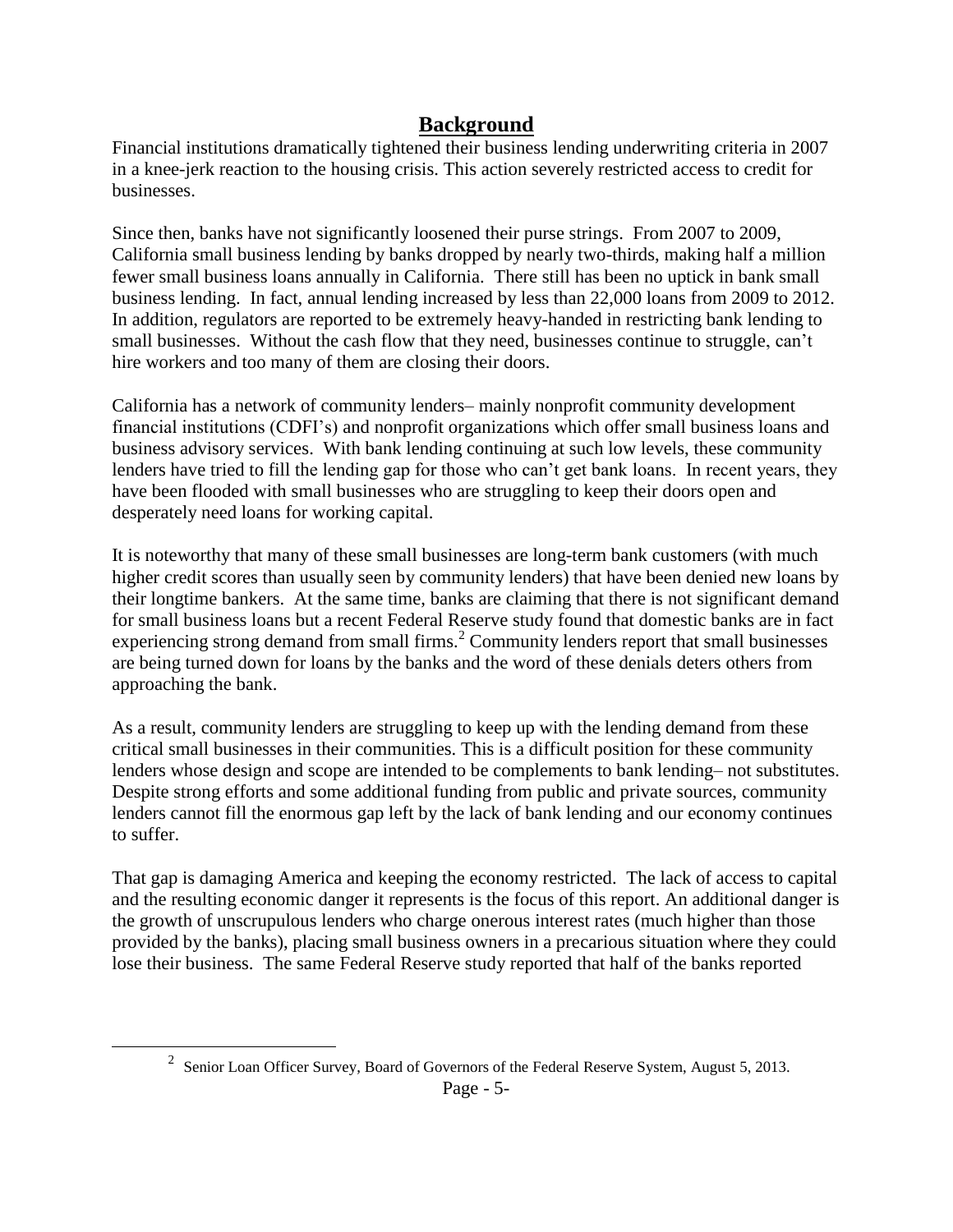shifts in customer borrowing away from their bank because other sources of bank or nonbank borrowing were more accessible.<sup>3</sup>

# **Methodology**

This report uses data on small business lending collected from the Federal Financial Institutions Examinations Council (FFIEC) and the U.S. Small Business Administration (SBA). The report looks at conventional lending (reported under the Community Reinvestment Act) and SBA lending by the five major banks in California– Bank of America, Citibank, JP Morgan Chase Bank, US Bank and Wells Fargo as well as total bank lending in California.

This report follows CRC's *Small Business Access to Credit; The Little Engine that Could* report issued in 2010. That report looked at small business lending beginning with the housing crisis in 2007 and examining the changes in lending from 2007 to 2009. This report uses the most recent data available from the FFIEC (2012) and the SBA (2013) to identify changes in access to credit since 2010 for California's critical small businesses as well as specifically looking at minorityowned and women-owned small businesses.

The report discusses small businesses and very small businesses. The Community Reinvestment Act (CRA) looks at lending in two categories: loans under \$1 million and loans to businesses with annual revenues of \$1 million or less. In this report, CRC describes those businesses receiving loans of \$1 million or less as small businesses. Very small businesses are those with revenues of \$1 million or less annually. Most minority- and women-owned businesses, particularly those owned by African Americans or Latinos are very small businesses but with current data there is no exact method to differentiate the borrowers described in the report beyond these broad categories.

The report does not separate out credit card lending which is a huge portion of current bank small business lending despite it being problematic for many borrowers. Credit card interest rates often start at slightly above business lines of credit or loans but if a borrower falls behind, it can increase to double the original interest rate. This means that this huge portion of bank small business lending can be extremely problematic for business survival.

# **U.S. Small Business Administration Loans**

The U.S. Small Business Administration (SBA) was created to aid and protect small business interests and strengthen the overall economy of our nation. SBA plays the unique role of guaranteeing small business loans that banks might otherwise not approve. Although SBA loans are a small portion of overall lending, they collect data on the ethnicity of borrowers that is not otherwise available. With this data, lending activity can be tracked by race and ethnicity– allowing for transparency into lending activities.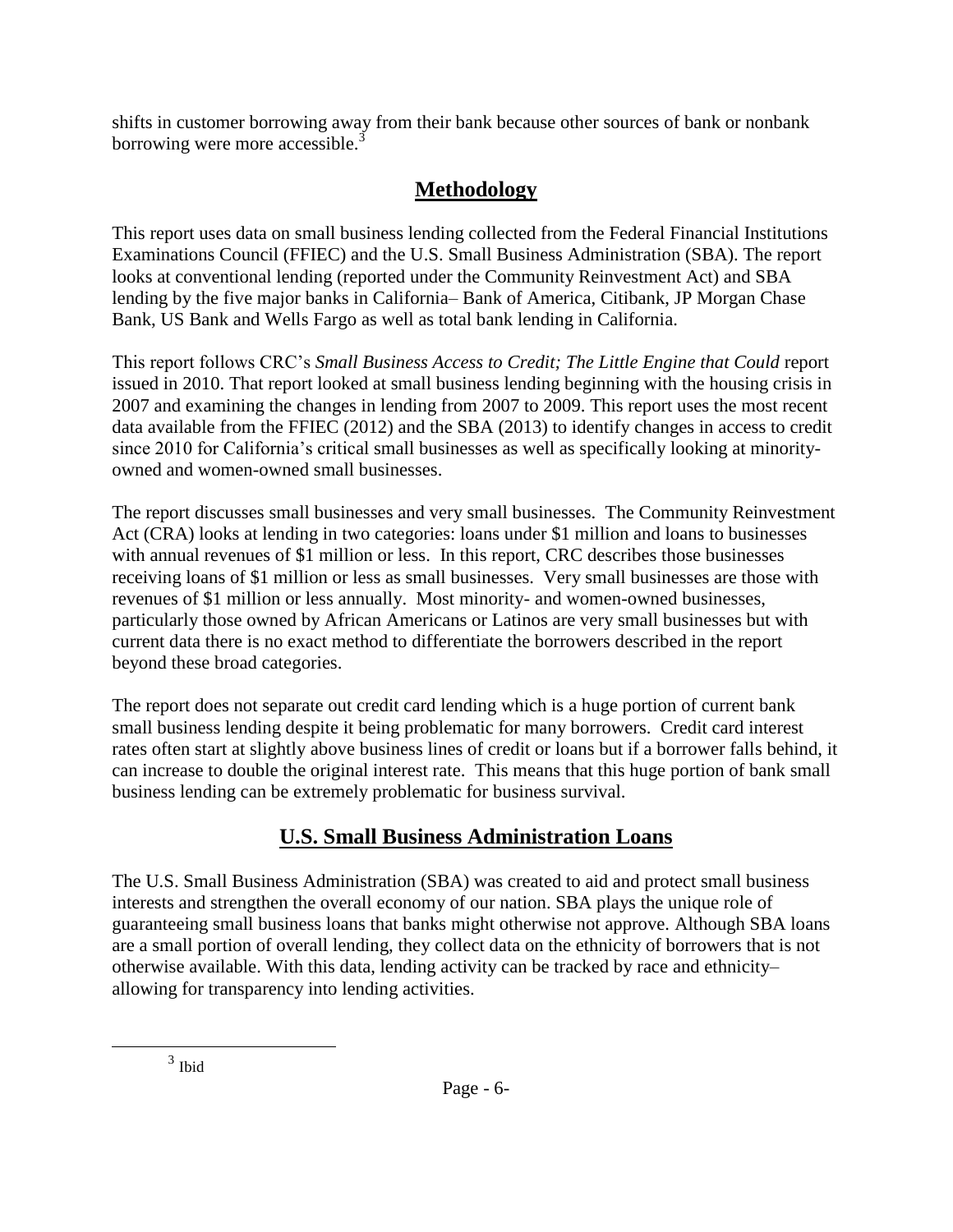Overall, SBA lending by all banks in California dropped 60 percent during the time period reviewed – from 14,529 loans made in 2007 to 5,982 in 2013. So, there were 8,547 fewer SBA 7a loans made to California businesses in 2013 as compared to 2007. Shockingly, the average loan size tripled

*The major banks have decreased their lending to minority-owned businesses.*

from \$165,723 to \$497,971, loans unobtainable for smaller businesses. Loans of half a million are targeted to businesses with \$5 million or more in annual revenue, not small or minorityowned or women-owned businesses. (For specific data see Appendix A.)

#### Minority-Owned Businesses

Minority-owned businesses had an even greater drop in access to SBA loans in this time period. African American-owned businesses experienced a 93 percent decrease and Latino-owned businesses experienced a 73 percent decrease. Lending to Asian American- owned businesses was more consistent with the overall drop in lending– they experienced a 56 percent decrease in lending. It must also be noted that the Asian American census category includes a diverse range of populations from Asia and the Pacific Islands who banks are less likely to serve.



Minority-owned businesses are in danger of either never opening, or, for those already in business, closing their doors because of the lack of access to SBA and conventional small business loans. SBA data, unfortunately, actually overstates banks' lending to these small business owners because it is usually the "second chance" loan targeted at minority- and womenowned businesses. These businesses are particularly critical because they are more likely to be in neighborhoods with fewer businesses and are more likely to hire people of color who experience much higher unemployment rates.

Four of the five major banks– Bank of America, Citibank, US Bank, and Wells Fargo-- have also significantly decreased their SBA lending to minority-owned businesses since 2007. JP Morgan Chase Bank entered the California market in 2008 and their lending has increased since then for all but African American businesses. Bank of America (BofA) and Citibank's SBA lending have dropped the most among the major banks between 2007 and 2013– decreasing their lending by 98 percent and 97 percent, respectively. In real numbers, this difference is incredibly stark; for example, Bank of America provided 2,304 SBA loans in California in 2007, but only provided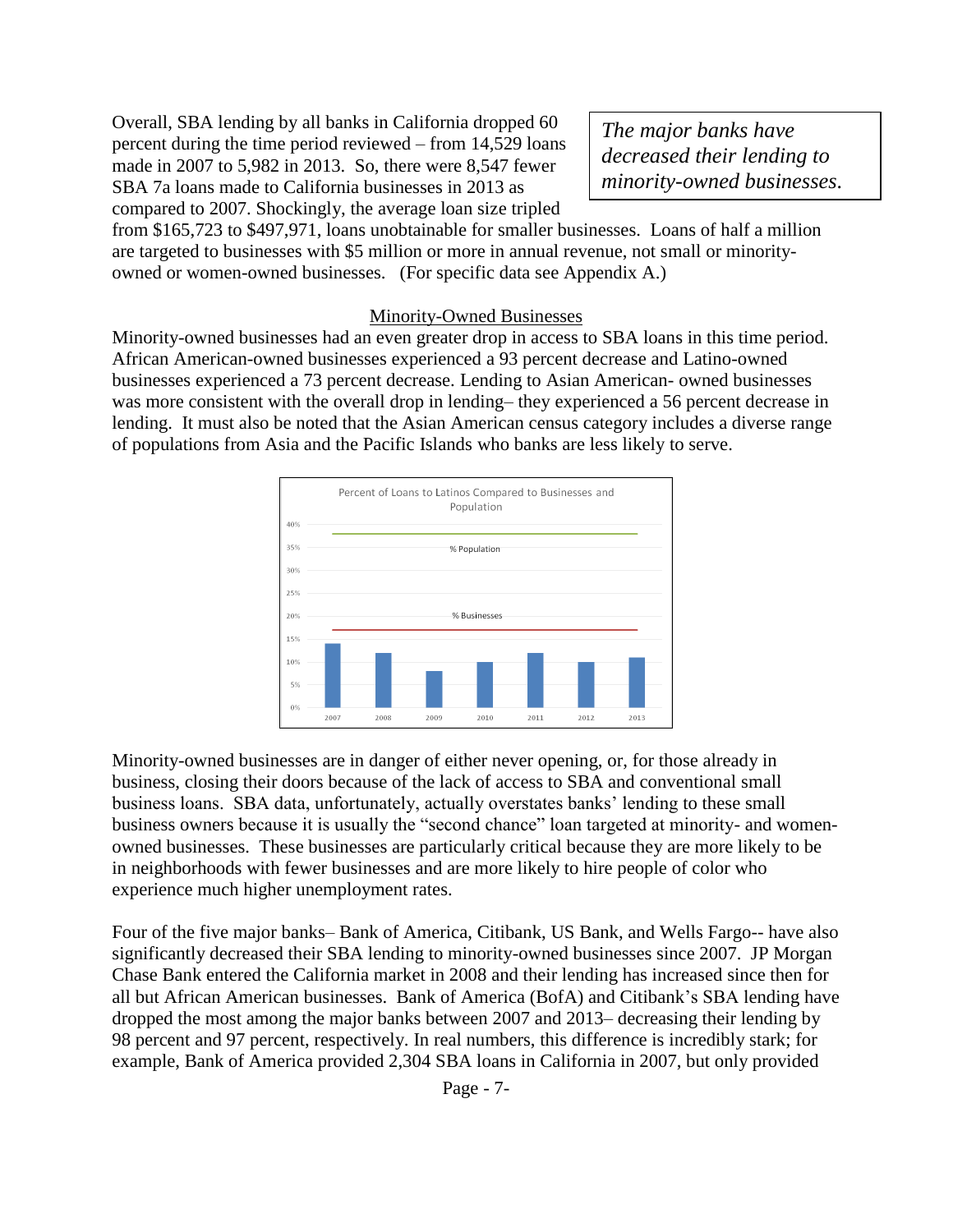56 in 2013. Citibank made 906 SBA loans in 2007 but only 35 in 2013. US Bank's SBA lending had the smallest decrease with its 2013 lending at approximately 73% of its 2007 level.

When looked at collectively, these five banks decreased their lending to minority-owned businesses at an even more dramatic rate. Where overall SBA lending by the five banks dropped by 59 percent, their lending to Latino-owned, African American-owned, and Asian- owned businesses dropped more dramatically– at 63 percent, 85 percent, and 64 percent, respectively.

CRC also reviewed 2013 lending by these major banks to African American, Latino and Asian American-owned firms in contrast to the portion of those businesses overall and the portion of the population represented by these groups. Lending to African American business owners by the five major banks was significantly below what is to be expected as compared to both their portion of businesses and of the California population. This was even more true for Latino owned businesses which is almost forty percent of the California population but total lending is less than fourteen percent in federal fiscal year 2013 or less than a third of what it might be given the population. CRC sees these indicators as striking in that the contrast between lending and population shows the lack of opportunity for small business owners, particularly Latinos to take advantage of their entrepreneurship and grow a business.

#### Women-Owned Businesses

Loans to women-owned small businesses dropped from roughly twenty percent of all SBA 7a loans in federal fiscal year 2007 to just above fourteen percent in 2013. Thirty percent of California businesses are owned by women and slightly over half of the population is women. Small business loans to women decreased 70 percent between 2007 and 2013. Among the five major banks, again Bank of America and Citibank's lending decreased the most, respectively 98 and 94 percent. Women-owned businesses are having difficulty with bank lending as can be seen below.

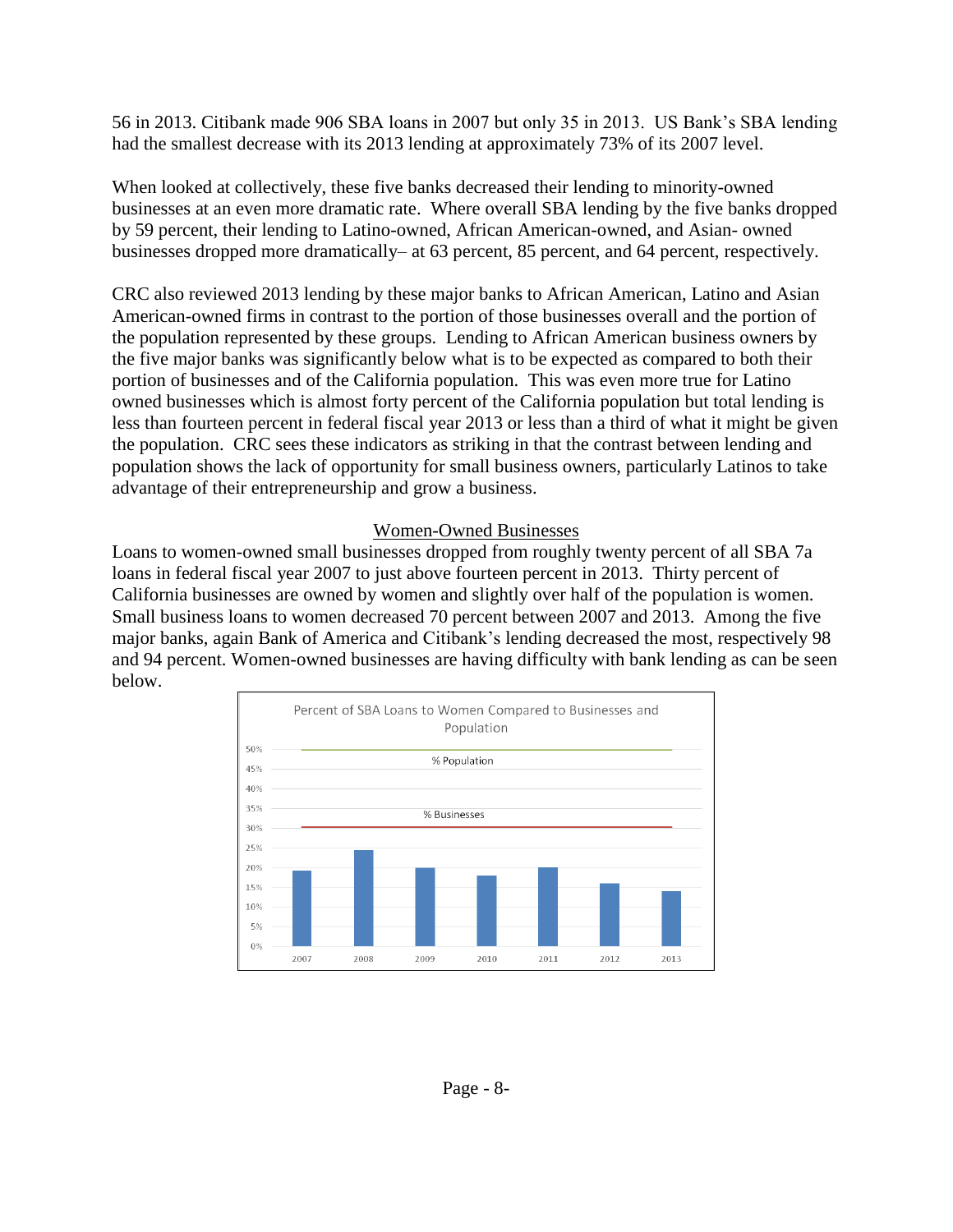### **Conventional Lending**

Conventional small business loans are those made directly from banks without the government guarantee of SBA. Banks made 1.5 million fewer conventional small business loans between the years 2007 and 2012. This represented a \$21.6 billion decrease in lending. In 2007, there were a total of 2.3 million loans.<sup>4</sup> In 2009, only 754,603 loans were made or roughly one-third as many loans.

This drop in conventional small business lending had an even greater impact for smaller small businesses. In 2012, there were 573,213 conventional small business loans made to businesses with revenues less than \$1 million annually in California by all banks which represents a \$10.8 billion decrease as compared to 2007. In 2007, there were a total of 925,636 loans. In 2009, only 352,423 loans were made or roughly one-third as many loans. While all lending decreased 48 percent between 2007 and 2012, loans to these very small businesses decreased by 56 percent adding difficulty to already struggling smaller businesses. CRC uses data on small loans (less than \$100,000) and loans to businesses with revenues less than \$1 million which are more accessible to smaller businesses as key indicators of the availability of credit for small businesses which are more often those owned by people of color, women or located in lower income areas. (For specific data see Appendix B.)



#### Lending in Five Counties

Between 2007 and 2012, bank lending to very small businesses decreased by roughly two-thirds in five key California counties – Alameda, Fresno, Los Angeles, Sacramento, and San Diego. Loans for less than \$100,000 decreased even more dramatically than those to very small businesses (annual revenue less than \$1 million). There were 335,097 fewer small loans made (less than \$100,000) in 2012 compared to 2007. This means that hundreds of thousands of critical small businesses in these five counties were unable to get the assistance to grow their

 $4$  These are loans publicly reported under the Community Reinvestment Act. They were loans that are less than \$1 million or to businesses with revenues of less than \$1 million annually.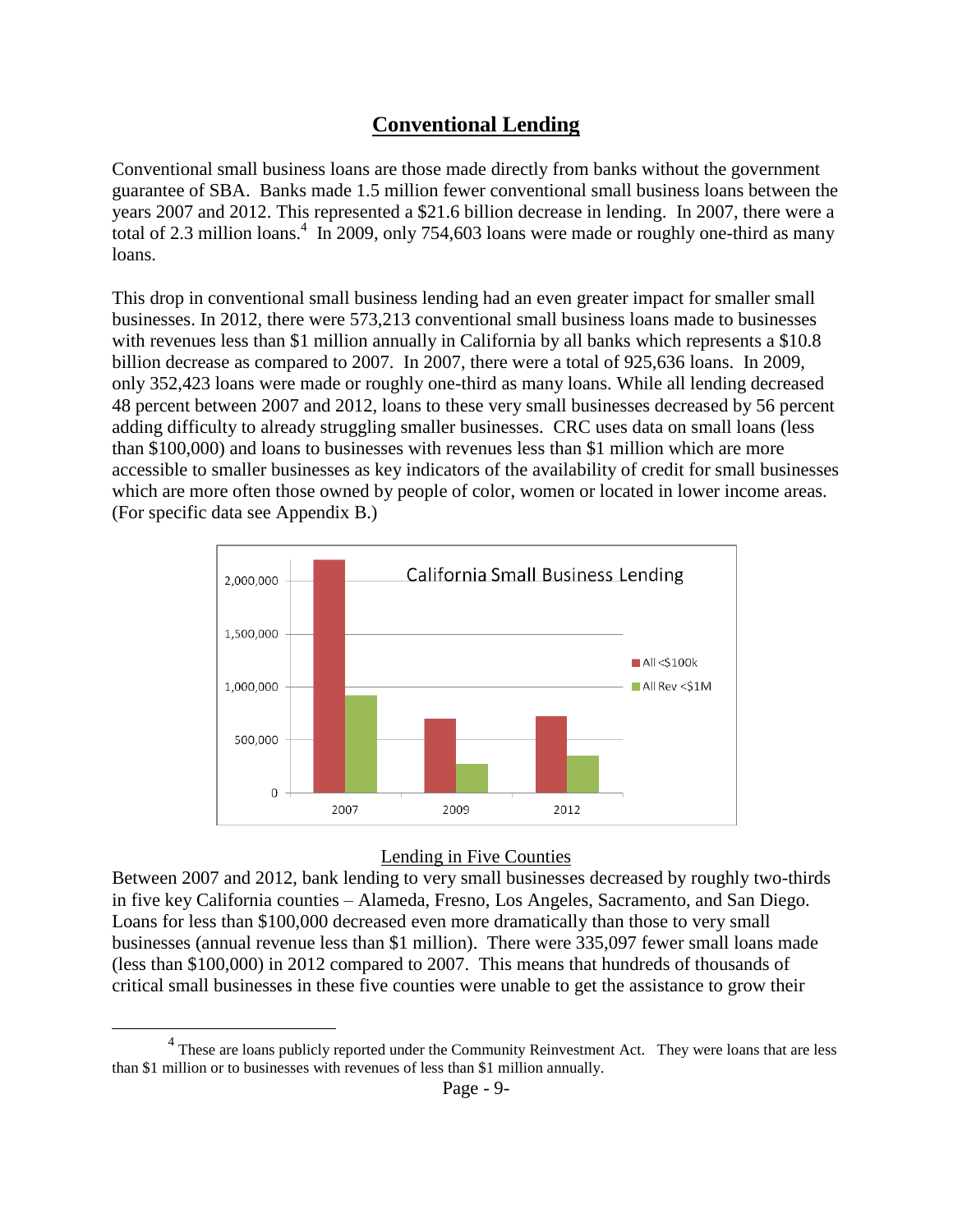businesses or hire more workers. This data is a sample of the reality for California's fifty-eight counties. (For specific data see Appendix C.)



Among the major five banks, all but US Bank's lending to small businesses decreased by roughly two-thirds in the five key California counties– Alameda, Fresno, Los Angeles, Sacramento, and San Diego. JP Morgan Chase's<sup>5</sup> total lending decreased by more than eighty thousand loans in those counties between 2007 and 2012. Citibank and Wells Fargo Bank's overall lending decreased by more than sixty thousand loans each. Bank of America's lending to businesses decreased by 36,389 loans. While not the biggest small business lender, US Bank increased its overall small business lending during this time frame by more than 17 percent – increasing its loan volume by nine thousand loans in these counties. Figure 3 below (and Appendix D) shows the average percentage change in each bank's lending from 2007-2013.



<sup>&</sup>lt;sup>5</sup> Lending analysis combined JP Morgan Chase Bank and Chase Bank, Bank of America and FIA lending, and US Bank and US Bank North Dakota.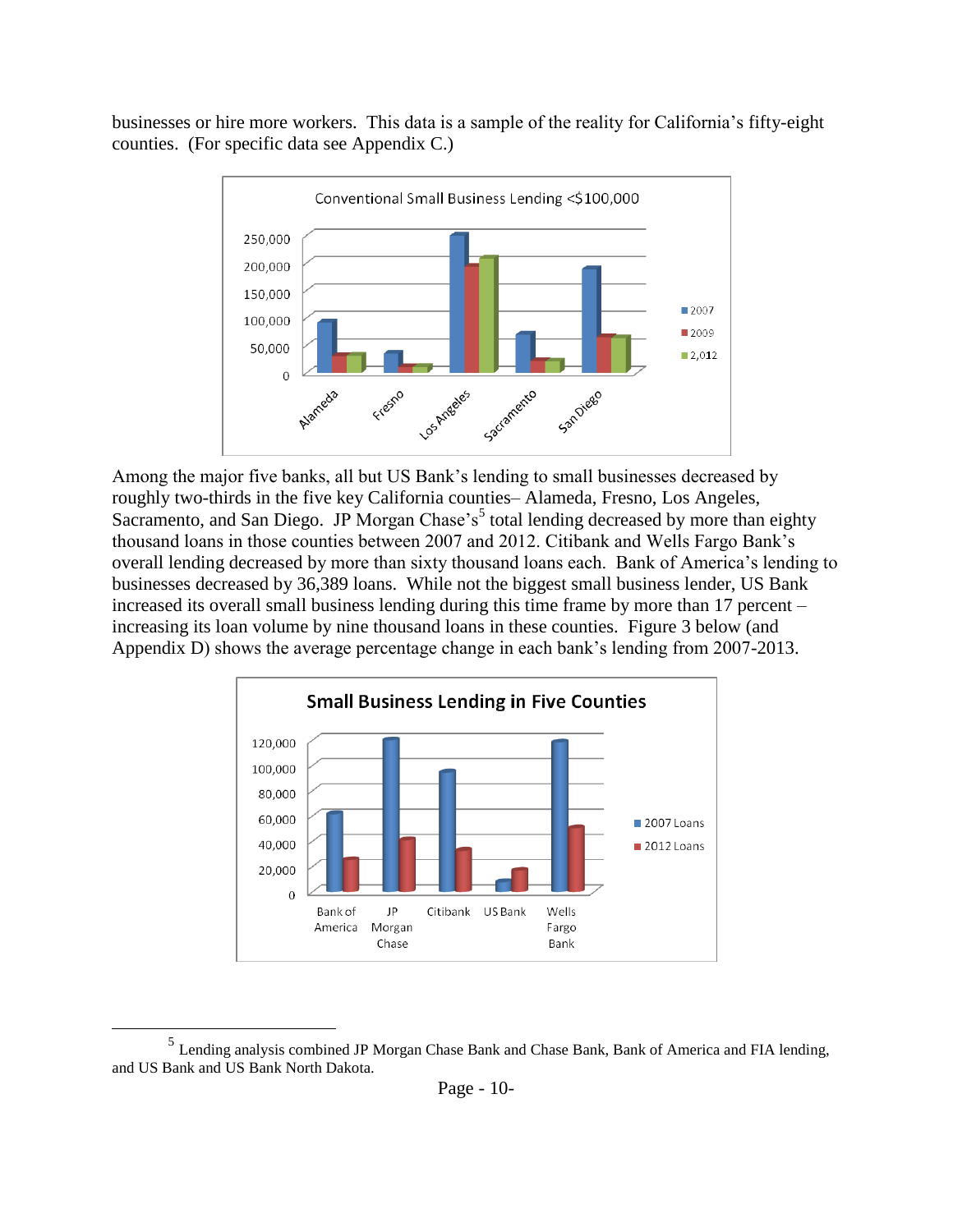## **CRC Survey**

CRC surveyed the thirty members of its Economic Development Committee to ascertain their experience currently. They are all practitioners, located throughout the state, who either provide small business loans or technical assistance to small businesses or both. Seventy-three percent of respondents stated that banks are doing less lending to small businesses (revenue of less than \$1 million annually) in 2013 than 2012. Ninety-two percent of them stated that banks are not doing significant lending at the \$150,000 or less level.

The CRC Economic Development Committee has been working to increase bank support for very small businesses, minority-owned and women-owned businesses from financial institutions. These efforts include advocating for investments in community lenders' loan pools (money in these loans pools is then lent directly to small businesses) and grants for technical assistance providers. The efforts also include seeking warm handoffs of businesses denied loans by the bank to community lenders who may have a greater chance of helping the businesses including through technical assistance to prepare a business to qualify for a bank loan. Of those surveyed, 83 percent reported that some bankers are beginning to do those referrals. In terms of investments to loan pools, only 36 percent said it was significant and only 17 percent reported significant grant support from banks.

#### *The survey included an opportunity to make comments. Some significant comments included:*

- "Most banks are focusing on the largest loans that they can make."
- "No banks have indicated that they are increasing loans for less than \$100,000."
- "The applicants we referred in the last three months were turned down."
- "We have not been able to get any bank loans less than \$150,000 in either 2012 or 2013 for our clients."
- "Clients are being pushed into credit card loans rather than business loans or lines of credit."
- "Banks have pulled back from community investments dramatically in recent years."

These practitioners are working hard to meet the needs of small businesses in their communities. They do not and will never have the scale of possible bank lending. The comments above and survey results underscore the need for major increases in lending to small, minority-owned and women-owned businesses.

# **Better Small Business Loan Data Needed**

Currently, different forms of small business data are collected in aggregate and at the individual bank level by Federal Financial Institutions Examinations Council (FFIEC) and the U.S. Small Business Administration (SBA). The FFIEC data is limited to no smaller geography than a county and looks at loans based on the income level of the census tract in which the business cites its address in tranches of ten percent. It is public data. The SBA collects data on race and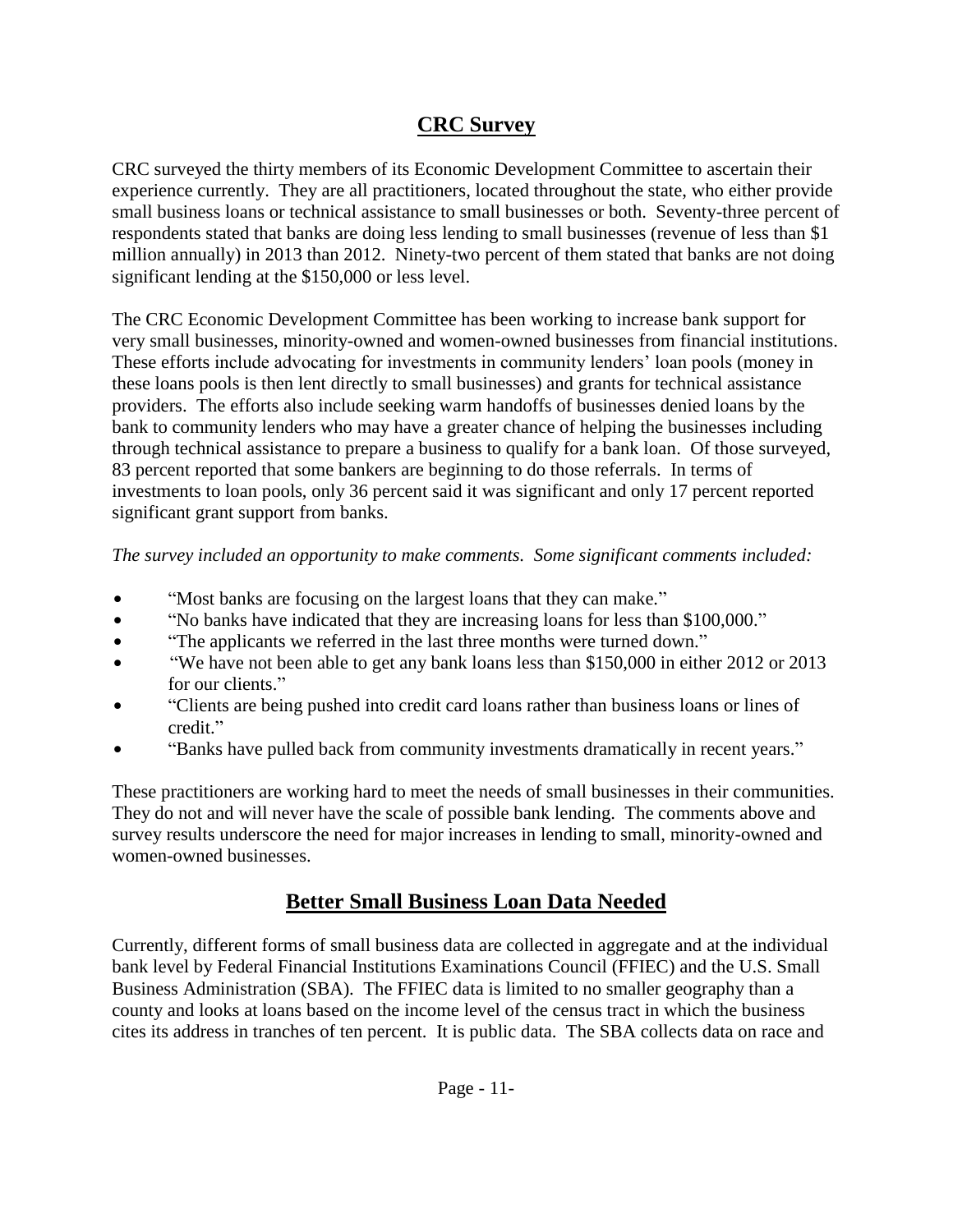gender of borrowers which can be obtained through a Freedom of Information Act (FOIA) request but has not been proffered in a smaller geography than a state.

Neither of these data offer enough detail to fully understand the local and demographic impact of bank small business lending. However, the Wall Street Reform Act, enacted more than three years ago, mandates that the Consumer Financial Protection Bureau (CFPB) develop rules to track borrowers in a similar manner to that used by the Home Mortgage Disclosure Act (HMDA) which looks at the race, ethnicity, gender, income and location by census tract of borrowers. This level of public data would allow the public to see where small business lending is occurring and to whom. The CFPB has not yet released rules for comment on small business lending which is the normal first step in the process despite significant advocacy by community-based organizations and policy makers.

Public transparency of small business lending can lead to increased lending to previously ignored communities and businesses. This occurred for mortgage lending in the early 1990's with the passage of the Financial Reform, Recovery and Enforcement Act of 1989 following the savings & loan debacle. A recent report from the National Economic Council highlights the importance of these "key reforms"<sup>6</sup> under the heading strengthening small business.

# **Conclusion**

The California economy and its communities cannot recover without a strong business sector which will require a dramatic increase in access to credit. Banks must rise to the opportunity and need of small business lending. Federal regulators must allow banks to make good loans. This includes the Consumer Financial Protection Bureau putting in place the regulations required in the Wall Street Reform Act in order to make bank lending (or lack thereof, as this report demonstrates) to small businesses. The emphasis of the federal government must turn to the needs of local communities and their businesses.

The California Reinvestment Coalition makes the following recommendations to help the California and U.S. economy grow:

- Bank regulators currently assess a bank's level of small business lending based on the lending of their peers. Instead, regulators should focus on the level of community credit need as their standard in small business lending evaluation.
- Federal and state regulators should enforce that standard. Keeping the evaluation metric at the level of peer lending will continue the low level of lending seen currently.
- The Consumer Financial Protection Bureau should set out the regulations required in the Wall Street Reform Act for transparent collection of small business data including race and gender so it is transparent to the public.
- Banks must strongly support nonprofit community-based lenders and technical assistance providers with investments and charitable contributions so that they can build economic vitality in California communities.

<sup>6</sup> Creating an Economy Built to Last, National Economic Council, May 2012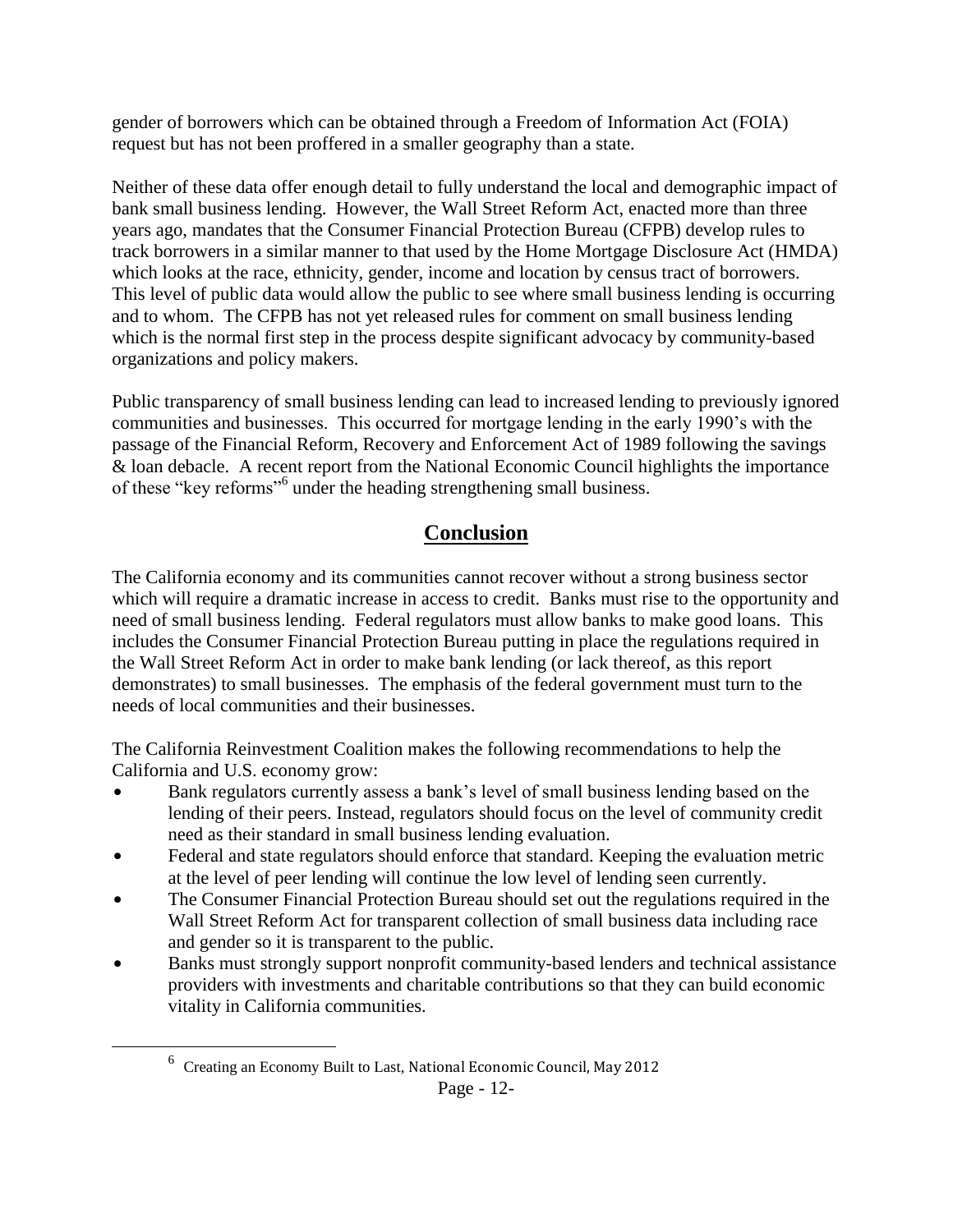# **Appendices**

| Appendix A: | California SBA 7(a) Lending Data                                       |
|-------------|------------------------------------------------------------------------|
| Appendix B: | <b>Conventional California CRA-qualifying Small Business Lending</b>   |
| Appendix C: | <b>Conventional Small Business Lending in Five California Counties</b> |
| Appendix D: | Major Bank Small Business Lending in Five Counties                     |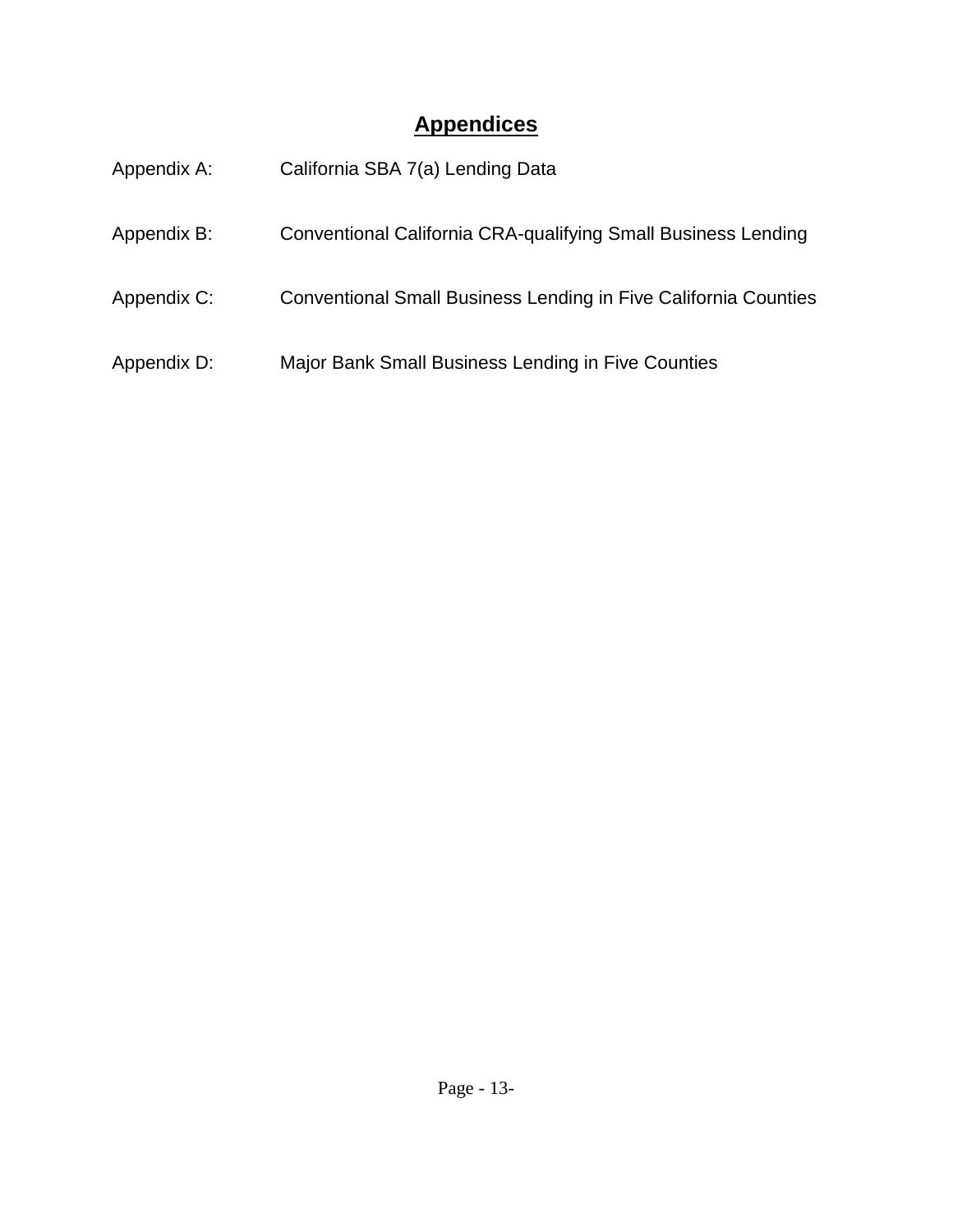# **Appendix A**

California SBA 7(a) Lending Data

|                    |              | 2007<br>African                 |                |                       |              |
|--------------------|--------------|---------------------------------|----------------|-----------------------|--------------|
|                    | <b>Total</b> | <b>American</b>                 | Latino         | <b>Asian American</b> | <b>Women</b> |
| <b>BofA</b>        | 2,304        | 176                             | 408            | 680                   | 578          |
| Chase              | 0            | $\overline{0}$                  | $\mathbf 0$    | $\mathbf 0$           | $\mathbf 0$  |
| Citibank           | 906          | 48                              | 156            | 282                   | 190          |
| <b>US Bank</b>     | 910          | 31                              | 138            | 158                   | 239          |
| <b>Wells Fargo</b> | 1,274        | 70                              | 225            | 210                   | 274          |
| Total              | 14,529       | 1,355                           | 2,061          | 4,123                 | 2,805        |
|                    |              | <u>2008</u>                     |                |                       |              |
|                    |              | <b>African</b>                  |                |                       |              |
|                    | <b>Total</b> | <b>American</b>                 | Latino         | <b>Asian American</b> | Women        |
| <b>BofA</b>        | 607          | 35                              | 126            | 138                   | 146          |
| Chase              | 397          | 100                             | 45             | 54                    | 81           |
| Citibank           | 200          | 26                              | 32             | 52                    | 38           |
| <b>US Bank</b>     | 597          | 13                              | 56             | 118                   | 132          |
| <b>Wells Fargo</b> | 825          | 38                              | 95             | 161                   | 176          |
| Total              | 8,815        | 843                             | 1,064          | 2,473                 | 2,156        |
|                    |              | <u> 2009 </u><br><b>African</b> |                |                       |              |
|                    | <u>Total</u> | <b>American</b>                 | Latino         | <b>Asian American</b> | Women        |
| <b>BofA</b>        | 74           | 3                               | 6              | 22                    | 14           |
| Chase              | 77           | 0                               | 16             | 12                    | 8            |
| Citibank           | 10           | 1                               | $\overline{0}$ | $\overline{2}$        | $\mathbf 0$  |
| <b>US Bank</b>     | 274          | 6                               | 21             | 41                    | 54           |
| <b>Wells Fargo</b> | 641          | 34                              | 60             | 91                    | 114          |
| Total              | 4,343        | 278                             | 332            | 1,134                 | 872          |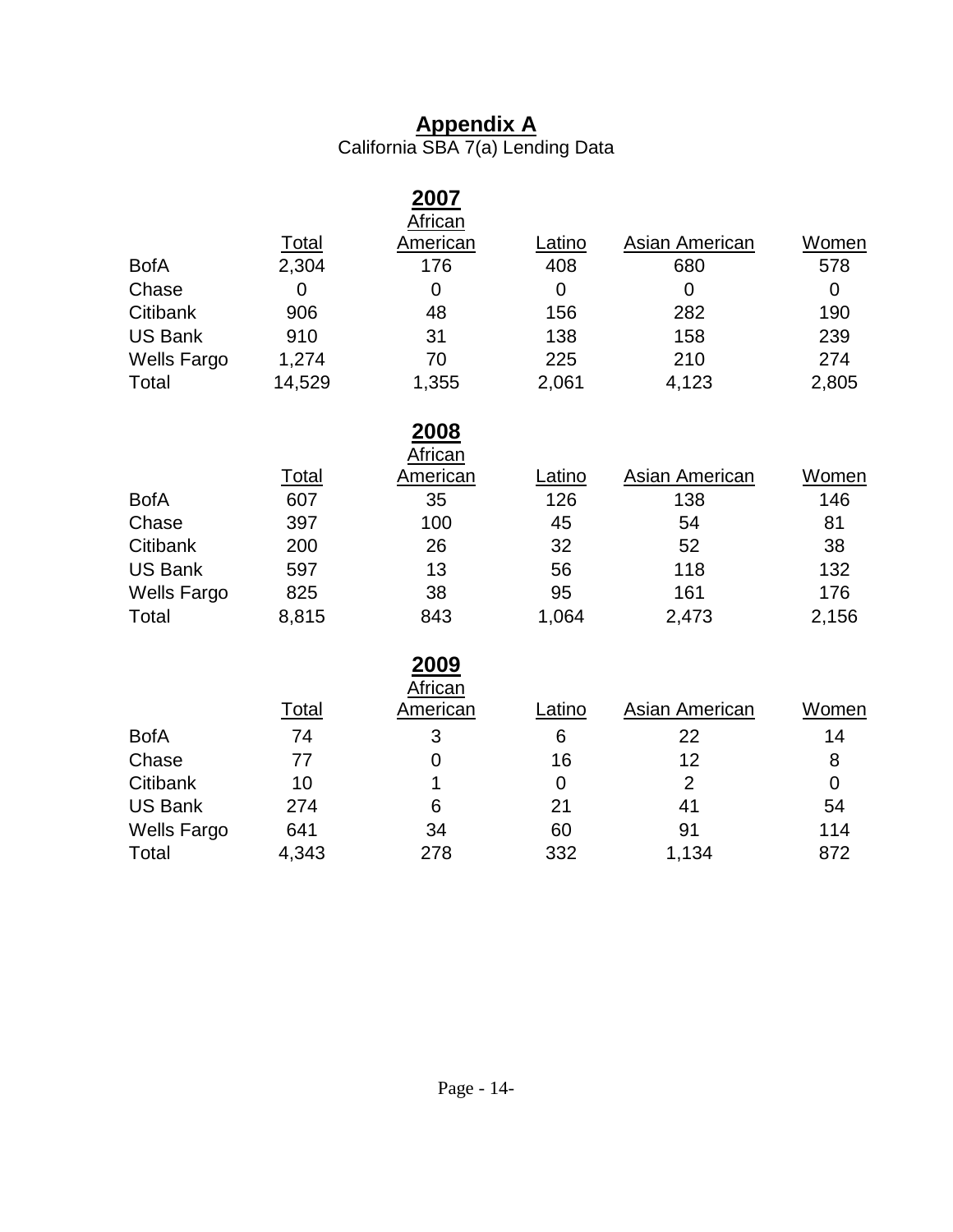|              | 2010     |         |                |       |
|--------------|----------|---------|----------------|-------|
| <b>Total</b> | American | Latino  | Asian American | Women |
| 40           | 0        | 6       | 8              |       |
| 407          | 17       | 54      | 69             | 78    |
| 28           | O        | 4       | 5              | 5     |
| 306          | 3        | 33      | 53             | 41    |
| 583          | 10       | 53      | 122            | 111   |
| 4,908        | 135      | 472     | 1,325          | 884   |
|              |          | African |                |       |

## **2011**

|                    |       | African  |        |                |       |
|--------------------|-------|----------|--------|----------------|-------|
|                    | Total | American | Latino | Asian American | Women |
| <b>BofA</b>        | 60    |          | 5      | 14             | 10    |
| Chase              | 767   | 14       | 134    | 161            | 149   |
| Citibank           | 42    |          |        | 12             |       |
| <b>US Bank</b>     | 364   | 4        | 39     | 71             | 58    |
| <b>Wells Fargo</b> | 754   | 8        | 74     | 150            | 130   |
| Total              | 4,747 | 91       | 547    | 1,706          | 956   |

|                    |       | 2012                |        |                |       |
|--------------------|-------|---------------------|--------|----------------|-------|
|                    | Total | African<br>American | Latino | Asian American | Women |
| <b>BofA</b>        | 58    | 2                   | 7      | 12             | 11    |
| Chase              | 771   | 20                  | 127    | 158            | 100   |
| Citibank           | 63    |                     |        | 16             | 5     |
| US Bank            | 380   | 8                   | 58     | 40             | 52    |
| <b>Wells Fargo</b> | 816   | 13                  | 95     | 167            | 154   |
| Total              | 5,268 | 94                  | 512    | 1,548          | 847   |

### **2013** African

|                    |              | , ,,,,,,,,, |        |                |       |
|--------------------|--------------|-------------|--------|----------------|-------|
|                    | <u>Total</u> | American    | Latino | Asian American | Women |
| <b>BofA</b>        | 56           |             |        | 10             | 8     |
| Chase              | 779          | 25          | 126    | 162            | 134   |
| Citibank           | 35           |             | 5      | 12             | 11    |
| <b>US Bank</b>     | 661          | 9           | 99     | 114            | 68    |
| <b>Wells Fargo</b> | 852          | 13          | 106    | 156            | 118   |
| Total              | 5,982        | 96          | 634    | 1,821          | 846   |
|                    |              |             |        |                |       |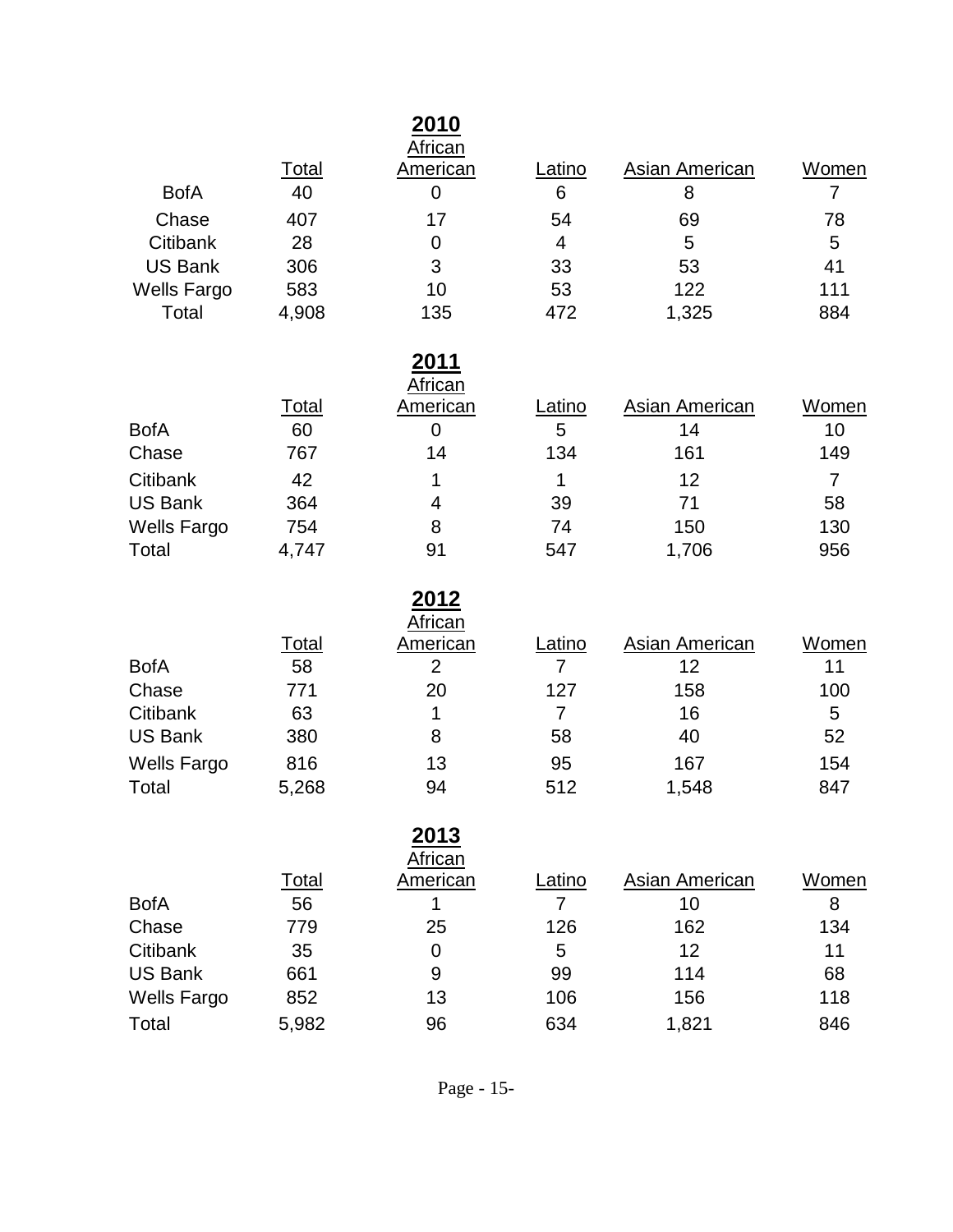### **Appendix B**

Conventional California CRA-qualifying Small Business Loans by All Banks

# *2007*

|                         | Loans     |
|-------------------------|-----------|
| LMI AII                 | 507,475   |
| All                     | 2,258,316 |
| <b>LMI &lt;\$100K</b>   | 493,754   |
| <b>All &lt;\$100k</b>   | 2,219,654 |
| <b>LMI Rev &lt;\$1M</b> | 206,645   |
| All Rev <\$1M           | 925,636   |

#### *2009*

|                         | Loans   |
|-------------------------|---------|
| LMI AII                 | 153,668 |
| All                     | 733,958 |
| <b>LMI &lt;\$100K</b>   | 143,616 |
| All <\$100k             | 703,086 |
| <b>LMI Rev &lt;\$1M</b> | 54,531  |
| All Rev <\$1M           | 274,296 |
| 2012                    |         |
|                         | Loans   |
| LMI All                 | 172,283 |
| AAII                    | 754,603 |
| <b>LMI &lt;\$100K</b>   | 161,697 |
| All <\$100k             | 720,820 |
| <b>LMI Rev &lt;\$1M</b> | 77,125  |

- **LMI All** are all loans made in low or moderate income census tracts.
- **All** is all conventional small business loans in that year.
- **LMI <\$100K** are all loans for \$100,000 or less made in low or moderate income census tracts

*All Rev <\$1M* 352,423

- **All <\$100K** is all loans for \$100,000 or less
- LMI Rev <\$1M is all loans made to businesses with annual revenues of \$1 million or less  $\bullet$ made in low or moderate income census tracts
- **All Rev < \$1M** is all loans to businesses with annual revenues of \$1 million or less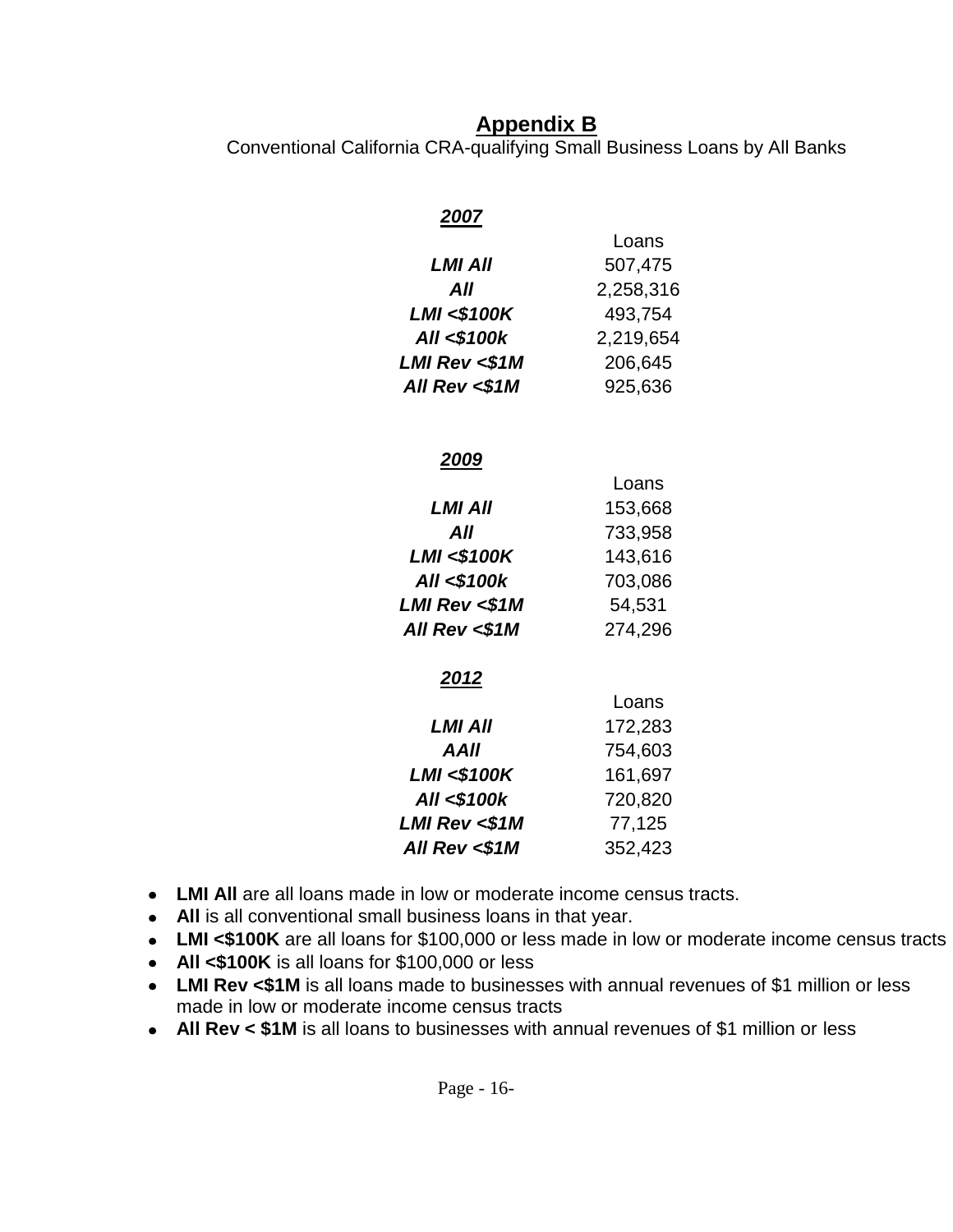# **Appendix C**

Total Conventional Small Business Lending in Five California Counties

|                    | <b>Conventional Small Business</b><br><b>Loan Where Loan Size was</b><br>\$100,000 or less |         |         |  |  |  |  |
|--------------------|--------------------------------------------------------------------------------------------|---------|---------|--|--|--|--|
|                    | 2007                                                                                       | 2009    | 2012    |  |  |  |  |
| <b>Alameda</b>     | 91,762                                                                                     | 30,696  | 31,391  |  |  |  |  |
| <b>Fresno</b>      | 35,206                                                                                     | 10,725  | 10,862  |  |  |  |  |
| <b>Los Angeles</b> | 651,515                                                                                    | 193,363 | 208,570 |  |  |  |  |
| <b>Sacramento</b>  | 70,049                                                                                     | 21,940  | 20,788  |  |  |  |  |
| <b>San Diego</b>   | 189,038                                                                                    | 64,741  | 63,486  |  |  |  |  |

#### **Conventional Small Business Loans to Small Businesses with Annual Revenues of \$1 million or less**

|                    | 2007    | 2009   | 2012    |
|--------------------|---------|--------|---------|
| <b>Alameda</b>     | 40,254  | 12,852 | 15,361  |
| <b>Fresno</b>      | 13,486  | 3,993  | 4,811   |
| <b>Los Angeles</b> | 262,595 | 66,721 | 104,034 |
| <b>Sacramento</b>  | 32,280  | 9,790  | 10,203  |
| <b>San Diego</b>   | 79,400  | 25,016 | 30,672  |
|                    |         |        |         |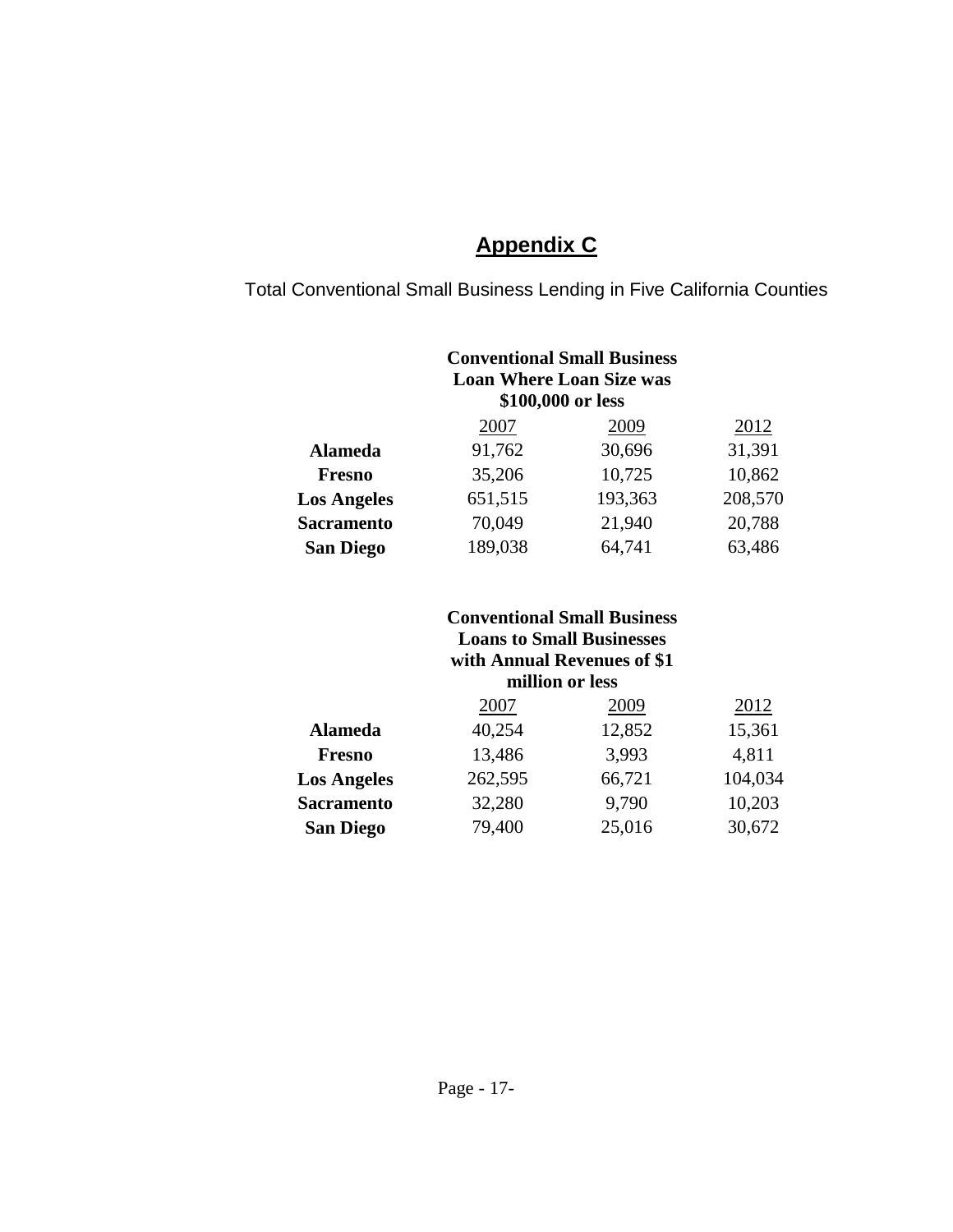# **Appendix D**

| <b>Alameda</b><br>County     |         |          |        |          |         |          |
|------------------------------|---------|----------|--------|----------|---------|----------|
|                              | 2007    | 2007 LMI | 2009   | 2009 LMI | 2012    | 2012 LMI |
|                              | Loans   | Loans    | Loans  | Loans    | Loans   | Loans    |
| <b>Bank of America</b>       | 4,814   | 692      | 941    | 211      | 2,570   | 783      |
| JP Morgan                    |         |          |        |          |         |          |
| Chase                        | 12,705  | 2,270    | 3,736  | 615      | 4,291   | 1,097    |
| Citibank                     | 8,374   | 100      | 1,110  | 263      | 2,957   | 901      |
| <b>US Bank</b>               | 896     | 196      | 1,164  | 289      | 1,789   | 462      |
| <b>Wells Fargo</b>           | 14,311  | 2,218    | 8,737  | 2,035    | 5,858   | 1,613    |
| All Banks                    | 40,254  | 10,206   | 12,852 | 3,093    | 31,391  | 8,062    |
|                              |         |          |        |          |         |          |
| <b>Fresno County</b>         |         |          |        |          |         |          |
|                              | 2007    | 2007 LMI | 2009   | 2009 LMI | 2012    | 2012 LMI |
|                              | Loans   | Loans    | Loans  | Loans    | Loans   | Loans    |
| <b>Bank of America</b>       | 1,964   | 563      | 271    | 96       | 735     | 220      |
| JP Morgan                    |         |          |        |          |         |          |
| Chase                        | 3,900   | 654      | 890    | 226      | 821     | 155      |
| Citibank                     | 2,620   | 587      | 575    | 121      | 1,457   | 558      |
| <b>US Bank</b>               | 63      | 12       | 112    | 38       | 340     | 114      |
| <b>Wells Fargo</b>           | 3,378   | 873      | 2,173  | 483      | 1,398   | 339      |
| All Banks                    | 13,486  | 3,283    | 3,993  | 911      | 10,862  | 2,949    |
|                              |         |          |        |          |         |          |
| <b>Los Angeles</b><br>County |         |          |        |          |         |          |
|                              | 2007    | 2007 LMI | 2009   | 2009 LMI | 2012    | 2012 LMI |
|                              | Loans   | Loans    | Loans  | Loans    | Loans   | Loans    |
| <b>Bank of America</b>       | 41,808  | 12,981   | 6,336  | 1,461    | 16,520  | 4,357    |
| <b>JP</b> Morgan             |         |          |        |          |         |          |
| Chase                        | 78,316  | 16,330   | 19,602 | 3,431    | 25,440  | 5,123    |
| Citibank                     | 54,699  | 12,350   | 9,531  | 2,170    | 18,893  | 4,725    |
| <b>US Bank</b>               | 4,152   | 1,486    | 5,763  | 1,613    | 9,606   | 2,362    |
| <b>Wells Fargo</b>           | 66,618  | 13,327   | 6,609  | 1,684    | 30,203  | 5,857    |
| All Banks                    | 262,595 | 62,397   | 66,721 | 13,299   | 208,570 | 30,521   |
|                              |         |          |        |          |         |          |

### Major Bank Small Business Lending in Five Counties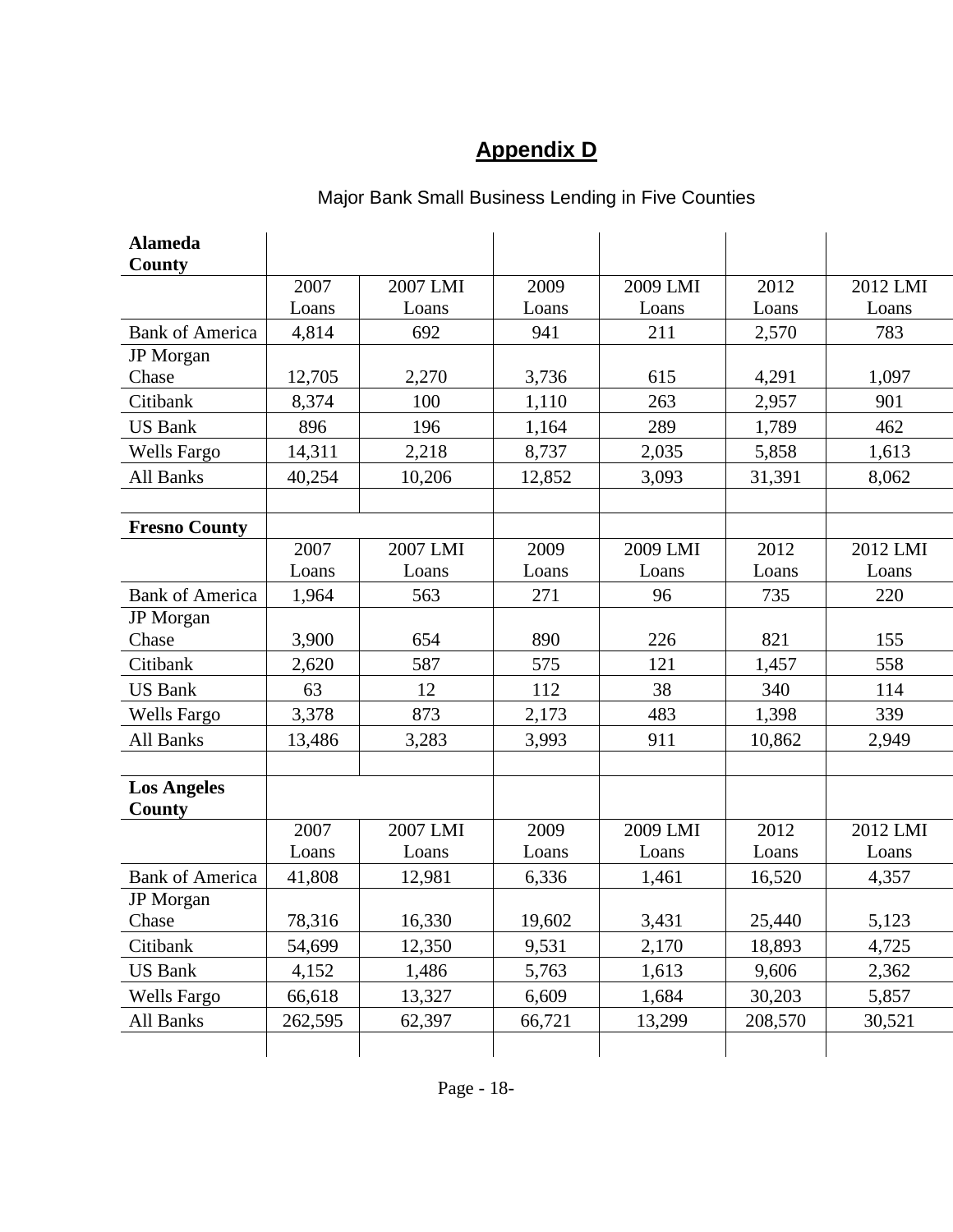| <b>Sacramento</b>      | 2007   | 2007 LMI | 2009  | 2009 LMI | 2012   | 2012 LMI |
|------------------------|--------|----------|-------|----------|--------|----------|
| County                 | Loans  | Loans    | Loans | Loans    | Loans  | Loans    |
| <b>Bank of America</b> | 4,887  | 2,957    | 622   | 161      | 1,370  | 481      |
| Citibank               | 4,920  | 1,354    | 958   | 286      | 2,878  | 982      |
| <b>JP</b> Morgan       |        |          |       |          |        |          |
| Chase                  | 8,022  | 1,801    | 2,120 | 447      | 2,243  | 592      |
| <b>US Bank</b>         | 1,224  | 426      | 974   | 308      | 1,420  | 456      |
| Wells Fargo            |        |          |       |          |        |          |
| Bank                   | 10,786 | 2,868    | 6,609 | 1,684    | 3,656  | 1,099    |
| All Banks              | 32,280 | 8,991    | 9,790 | 2,608    | 20,788 | 6,213    |